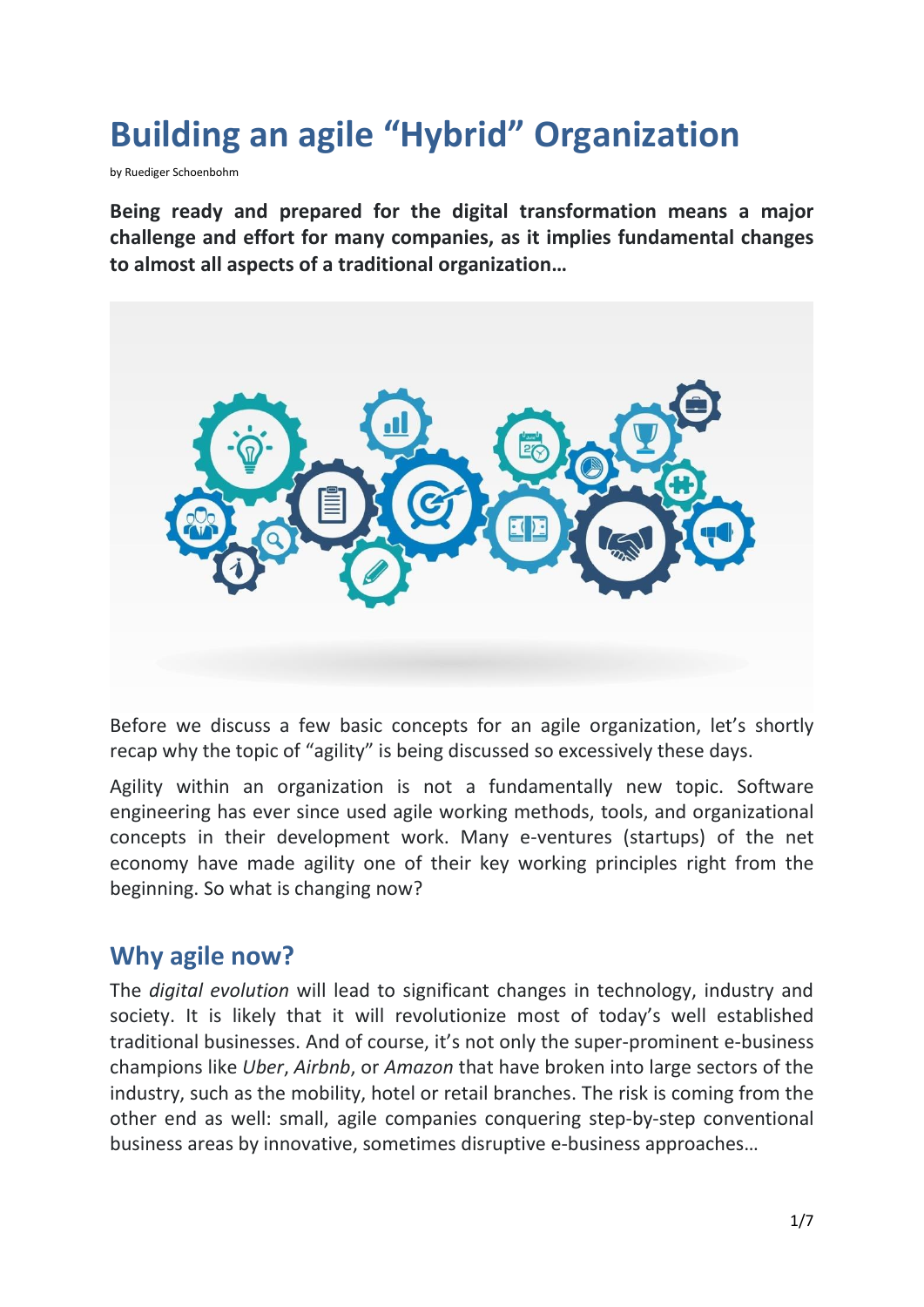Just one example: for almost all the offerings that you would expect in a classical product portfolio of a bank there are web equivalents already out there: small ebusiness companies using the web to offer better or more convenient (i.e. mobile) services at lower cost with a higher level of customer centricity. Will we still see bank offices with real tellers a few years from now? To what extent will these web-based e-business service providers really alter the whole banking sector in the long run? Well, I guess, nobody knows for sure. But that's exactly why the sense of urgency should be here NOW!

Especially traditional companies need to put all of their efforts in preparing for the digital future, its threats as well as its opportunities. It all begins with a continuous monitoring of the trends and developments; it requires a sufficient buildup of digital knowledge and competencies inside and the creation of a flexible ebusiness strategy that puts the customer in the center of attention. But above all, it demands an executive management mindset of openness, trust and eagerness to truly going new ways instead of just further optimizing the well-known.

Going truly new ways means taking a look at the *big picture*. It's not only about using the latest technology or having a cool app out there or improving some individual collaboration processes by using an *Enterprise Social Network* tool. It's about the whole setup: technology, processes, organization and the human being. Let's be clear: of course we need to be as productive and efficient as possible.

Yes, we do indeed need to make use of the latest technological developments such as the internet of things (IoT), the semantic web (web 3.0), artificial intelligence and other technologies. But let's not forget about the soft factors, the cultural aspects and the resulting consequences for tomorrow's organizations. That's what this article is about.

## **Why is it difficult to make an existing company agile?**

To alter an existing, conventional company that is based on the fundamental *tayloristic principle* of *division of labor* and run by a hierarchical line organization into an agile, fully connected company based on network structures is much more difficult than launching a new startup or independent subsidiary of this type on the green field. Because after all you need to do both:

- 1. Protect the so-far successful structures that are tuned for *maximum efficiency* in the existing business, yet carefully adjust them step-by-step in a continuous improvement style
- 2. Re-consider courageously and consistently the entire organizational setup where innovative digital business and/or a VUCA\* environment requires more *agility, flexibility and effectivity* and exceeds the current *organizational capabilities* (\*volatile, uncertain, complex, ambiguous).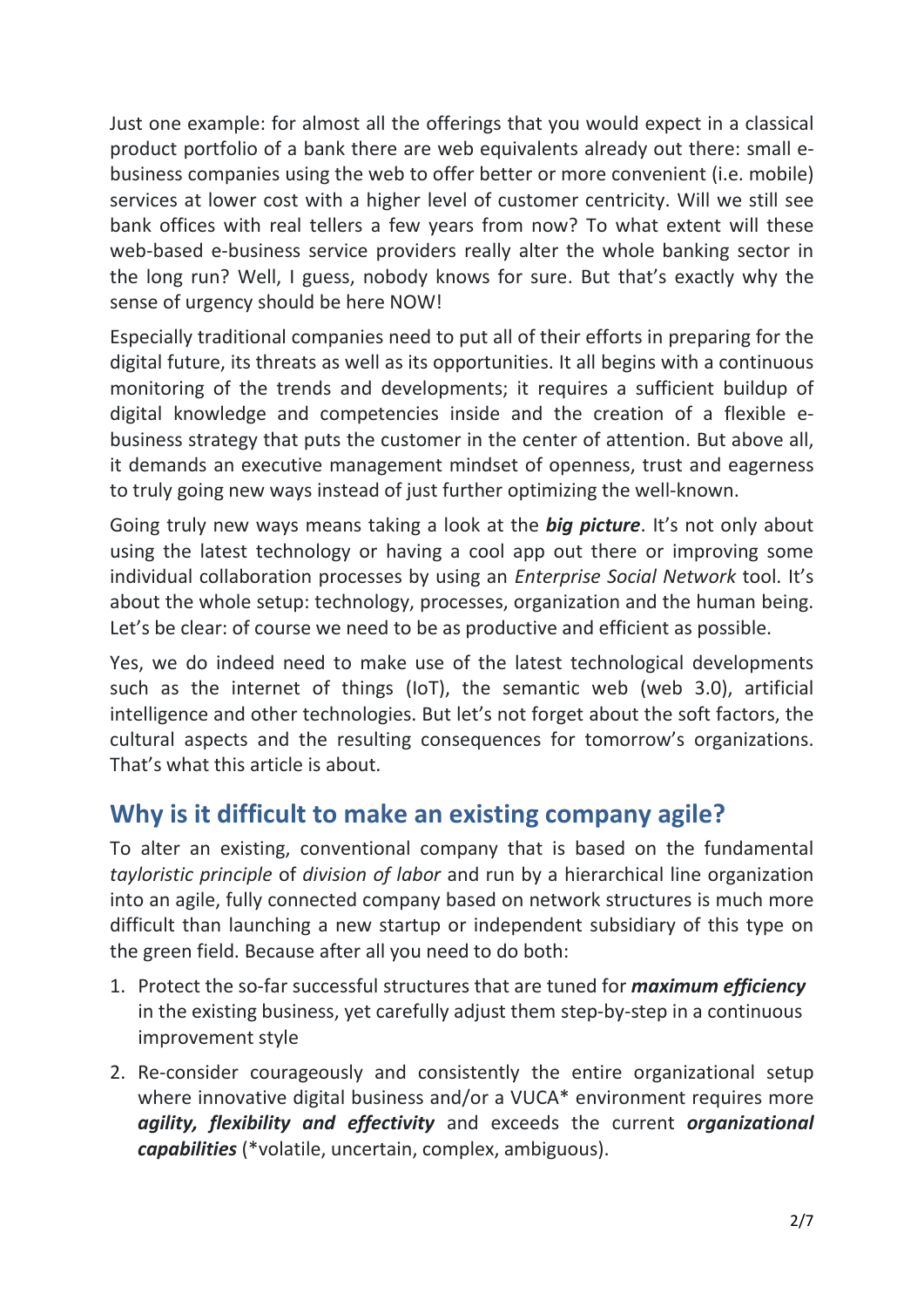A lot of good literature exists on this subject. Some of the more well-known ones are probably *John P. Kotter's* concept of the **"dual operating systems"** that was published in the Harvard Business Review in 2012 and *Dave Gray's* book **"The Connected Company"** which was released in the same year. Still, with theory being well understood, its implementation remains a different – by far more demanding – story.

Ultimately, you will need to re-design your overall **organizational framework**. This affects the entire set of rules, regulations, agreements, structure, etc. that define how a firm operates. One of the concepts that I will briefly introduce below is called the *Hybrid Organization*. A "hybrid" organization in this context is an organization that *combines elements from both models*: the process-centered, highly standardized and efficient line organization as well as the customercentered, highly connected and effective agile organization.

## **Hybrid organization**

The *hybrid organization* comprises four major organizational elements:

- 1.) **Core structure** or **backbone** it secures the overall *strategy, governance* and *synergies* across the corporation
- 2.) **Functional units** they assure the *operational excellence*, protection and further development of the company's key capabilities, skills, and competencies
- 3.) **Agile units** they operate closely to/with the customer and the market. They *execute the operational business*, especially in volatile environments.
- 4.) **Shared services** they represent the *interface* between the agile (3.) and the functional (2.) units

The concept is based on the idea of *maximum customer centricity* and *market proximity*. Theoretically you could build an entire company just around your customers. Start-ups often begin this way. But of course this does not work in the long run. As the company grows, it would soon drive transactional costs through the roof, when comparable processes were done separately and individually for each customer without gaining any internal economies of scale. With this apparently making no sense, two simple, fundamental questions arise:

How much can you align your organization's setup with *individual customer and market requirements* without losing the internal *synergies* that save money and effort and make you competitive in the end?

Where is the optimal *balance between effectivity and efficiency*, the *break-even between flexibility and standardization*?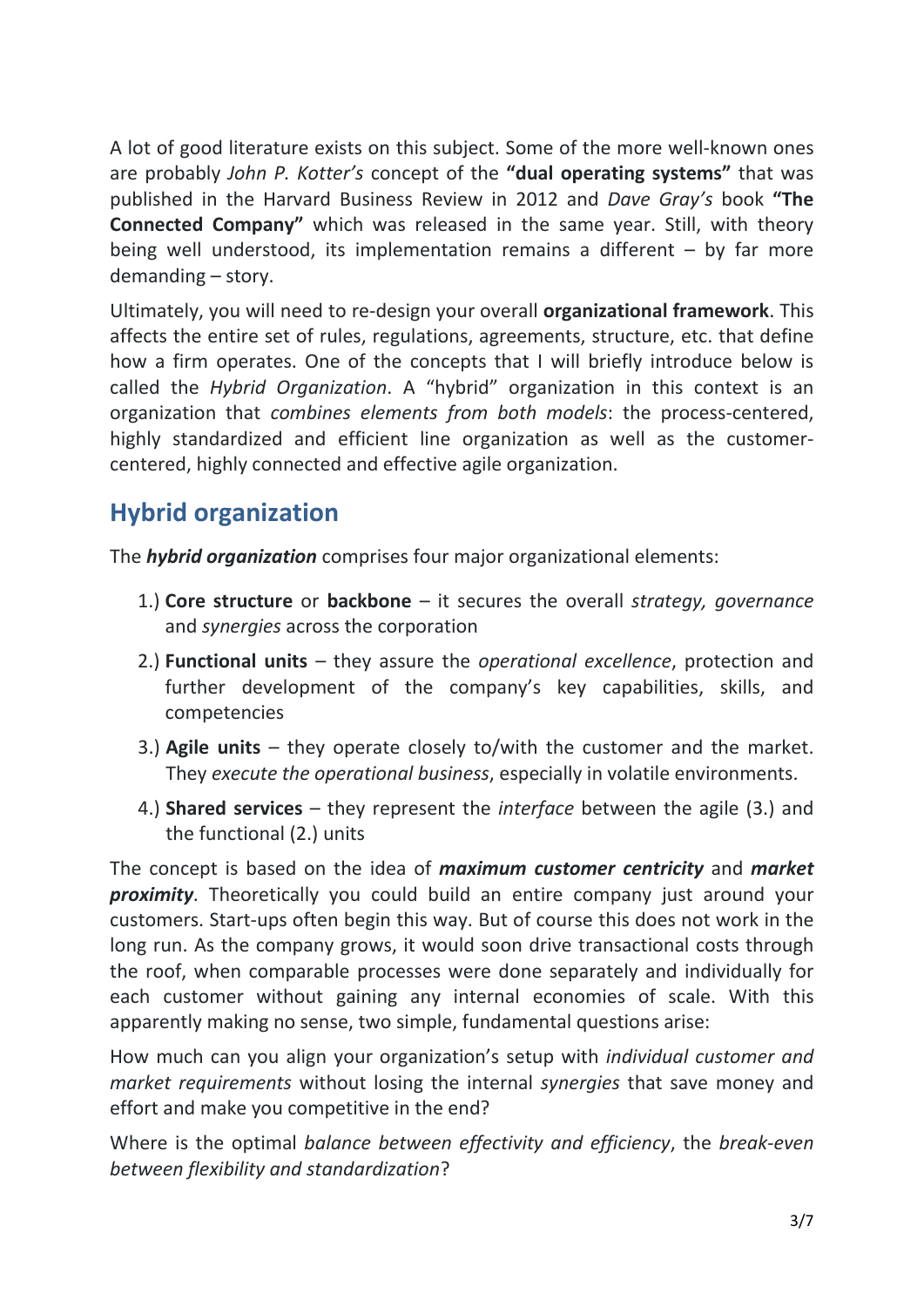It is a good exercise to approach these questions from the outside perspective by considering the setup and role of agile units. Begin looking at such teams in business sectors that are ideally new (not core of your existing business), little known, volatile and where a lot of creativity and agility is needed:

**Agile units** (< 25 associates)

Agile units are per definition small. They have an interdisciplinary, sometimes cross-hierarchical setup and – most importantly – a *common customer objective*. They are the "front-end" to the customer and may be empowered to be holistically responsible for a certain desired business objective. They may even become *micro companies* that organize themselves and actually run an entire chunk of the business with full P&L accountability within a larger organizational framework.



Typical life cycle of Agile Units/Teams

Depending on the type of business, agile teams may only exist *temporarily* until the specific customer objective is met (see above). Alternatively, multiple agile units may be scaled up to build a *permanent agile cluster* consisting of numerous agile units and running a certain business (process) *permanently*.

However, since agile units are small and have only a limited number of members, some key aspects need to be considered prior to setting them up: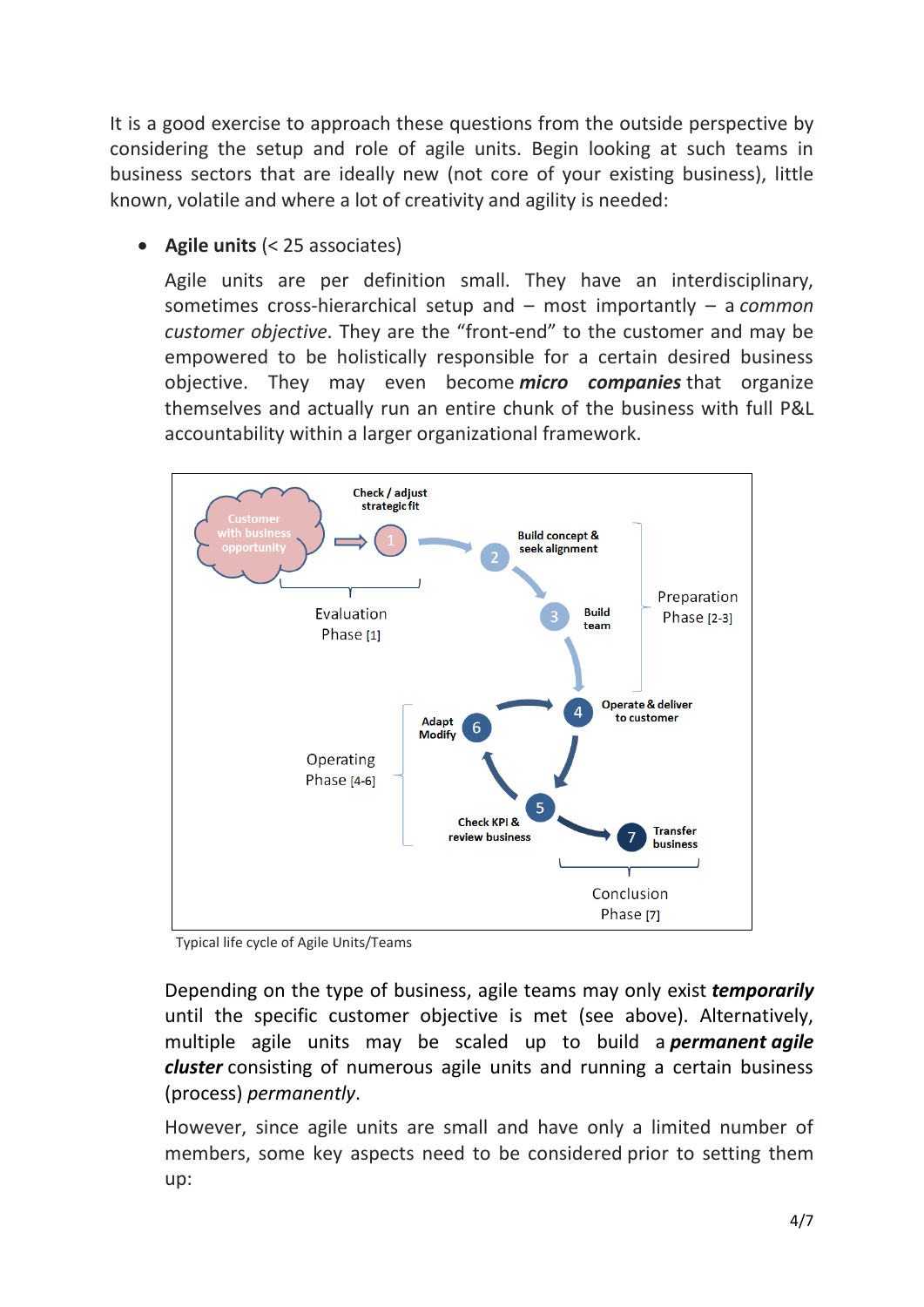What are the specific requirements of the new business and the targeted customers? What kind of skillset and capabilities do the agile units need? What is the minimum number of team members to reach a critical mass? What kind of empowerment, freedom, and accountability does the team need? What kind of tools, methodologies, work processes, and working environment? What is the strategic framework for the unit's operations and by which KPI do you measure its progress?

Above all: What *support* do these agile units need from the rest of the organization? Which internal (or external!) groups could act as *service providers* (suppliers) for the agile unit (client)?

#### **(Shared) Services (ShS)**

ShS are the fundamental *supporting counterpart* of the agile units.

Key questions here: what are capabilities and functions that do *not directly* relate to the customer objective, but are nevertheless needed to make the agile units operationally successful? How do the shared services operate when they have multiple agile units as "clients"? How can they seek the appropriate internal synergies while at the same time act as service providers to their clients? How is their performance evaluated? And, which of their capabilities are so strategic to the company that they need to remain inside (see CoC)? Which services could be booked from external service providers instead?

Very tricky and most likely leading to a lot of internal discussion…

#### **Functional Units – Centers of Competency (CoC)**

Ideally, functional units which do not operate as Shared Services (see above) represent centers of competencies (CoC). This means that they focus on *functional expertise* in a certain, strategic key capability area of the company. They are in charge of keeping and further developing the *competitive knowledge* of the company and applying this knowledge to the business. Typical functional units include research, sales and marketing, engineering, manufacturing and others. Agile units recruit their experts and core staff from these functional units. When the customer objective is met and the agile unit dissolves (step 7), team budget and staff are returned to the functional units.

Today, most operational business in conventional organizations is still run by the line organization. In this context it is irrelevant whether we talk about a functional, matrix-type or process-oriented organization. All of them are characterized by a firm structure and an efficient execution of defined *standard business processes* which makes perfect sense as long as the *business is mature, well-known and stable*. In agile organizations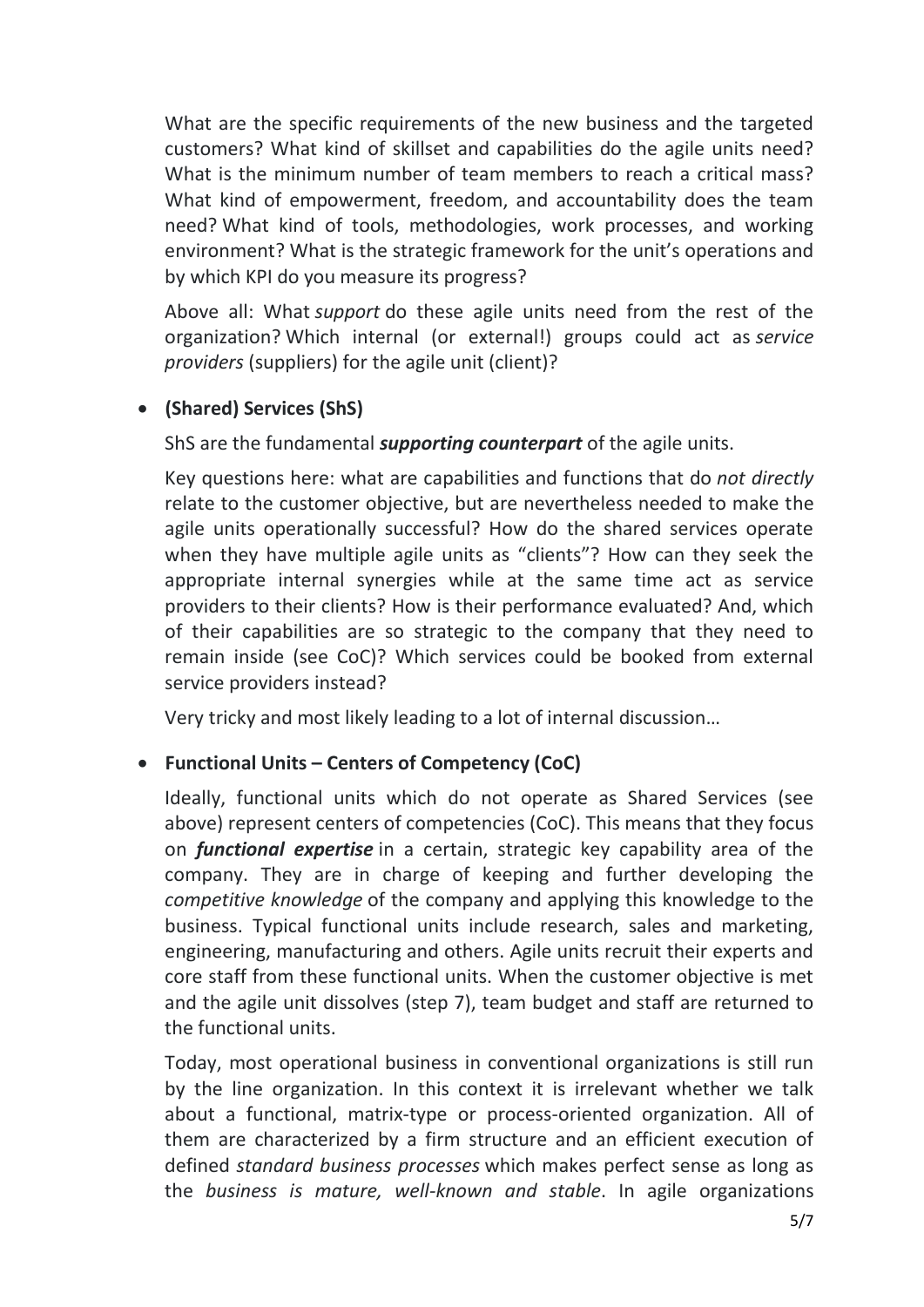however they gain another role: they become internal providers of expertise and staff to their clients, the agile units.

#### **Backbone – the governing core structure**

The more de-central and customer-centric an organization is the more important becomes the *strategic* and *organizational framework*.

Uncoupling units by giving them more individual power, flexibility and independence easily leads to effects of dissolution and lost synergies, or – if you will – new silos. With the connected company targeting exactly the opposite – enhancing synergies and aligning power – it becomes crucial that an agile, connected company operates on a *common ground* of vision, mission, strategy and resulting values, standards and regulations.

Governance per-se becomes even *more important* than before. However, the *content* of governing must be adjusted to the requirements of both the standard and the new, agile businesses. This change process is one of the most difficult ones as it directly reflects the balancing act between synergy and customer centricity, between standardization and individual entrepreneurship.

The backbone which includes the top management of a company as well as all *governance units* is responsible for developing, applying and enforcing the *governing core structure*. Typical areas belonging to the backbone include: the corporate strategy, legal, HR, finance, organizational development, business process management, PR, and other corporate functions.

All of the above assumes that you start from the well-known structures of a typical organization. You basically re-assign roles, responsibilities and interfaces between existing elements of the organizational structure. Although this might already mean a huge organizational development effort, it may still not be radical enough. Why? Because you do not touch the *basic assignment of tasks to functions*...

### **Organizational capabilities**

A more fundamental approach would be to start with the *organizational capabilities*. Every business (model) requires certain capabilities from the organization. Very often, these capabilities are the result of a more or less efficient cooperation between different parts of the organization and the combination of sub-capabilities that are located there.

Example: the successful acquisition of a project typically requires technical, commercial, strategic, communication and relationship capabilities. To win such a project takes a team of highly capable people from different parts of the functional organization, excellent execution processes, perfect tools, etc.